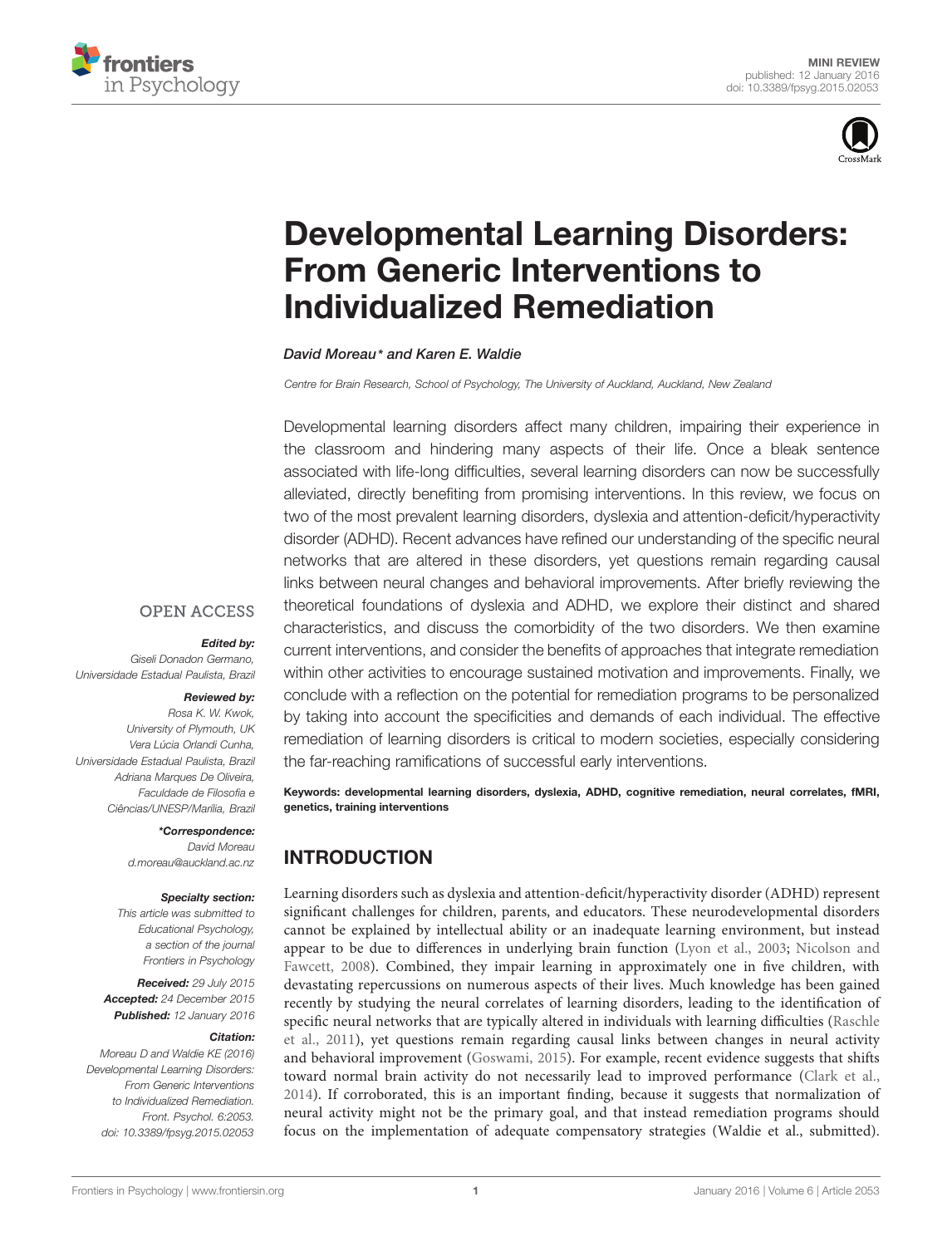Overall, important caveats remain in current behavioral interventions – remediation programs need to identify and target the specific needs of each individual to maximize improvement and to facilitate learning. Here, we provide an overview of the neural and behavioral mechanisms underlying dyslexia and ADHD, and discuss the comorbidity of the two disorders. We then explore current trends in cognitive remediation, and in particular the promise of ecological interventions. Finally, we conclude with a discussion of personalized regimens and highlight their potential in the remediation of dyslexia and ADHD.

## DISTINCT CHARACTERISTICS OF DYSLEXIA AND ADHD

Dyslexia is primarily associated with a core speech sound (phonological) deficit (notably the inability to translate letters and letter patterns into phonological forms), with additional impa[irments in naming speed and working memory \(](#page-5-3)Démonet et al., [2004](#page-5-3); [McCrory et al.](#page-5-4), [2005](#page-5-4)). In particular, dyslexics suffer from an inability to mentally represent words and speech sounds, or to break down complex entities into discrete sounds [\(Ziegler and Goswami](#page-7-0), [2005](#page-7-0)). It should be noted that an alternative hypothesis postulates that phonological deficits emerge from visuospatial difficulties [\(Gabrieli, 2009;](#page-5-5) [Vidyasagar and Pammer](#page-6-2), [2010](#page-6-2)), but this is not the dominant theory currently [\(Skoyles and Skottun, 2009\)](#page-6-3). Regardless of the cognitive bases of the disorder, dyslexia is rooted in a well-documented dysfunction of the reading network at the neural level. In particular, functional magnetic resonance imaging (fMRI) studies point toward functional and structural abnormalities in left parietal and temporal areas involved in phonological processing [\(Temple, 2002](#page-6-4); [Démonet et al.](#page-5-3), [2004](#page-5-3)), with compensatory engagement of anterior systems around the inferior frontal gyrus and a posterior (right occipitaltemporal) system [\(Shaywitz et al., 2006;](#page-6-5) [Waldie et al., 2013](#page-6-6)). For example, we have demonstrated that BOLD signal changes during lexical decision reveal striking differences in brain activity between typical readers and dyslexics [\(Waldie, 2002\)](#page-6-7). The former consistently show a predominant activity in two areas of the left hemisphere, particularly in posterior (superior temporal) regions, whereas dyslexics display very limited left-brain activity, with significant activation only in the right inferior frontal cortex, probably as a compensatory system (**[Figure 1](#page-2-0)**, [Waldie,](#page-6-7) [2002](#page-6-7)).

Attention-deficit/hyperactivity disorder is characterized by excessive activity, short attention span and impaired inhibitory control [\(American Psychiatric Association \[APA\],](#page-4-0) [2013](#page-4-0)). Executive function deficits are common, including working memory, planning, sustained attention, inhibition, and interference control [\(Barkley](#page-4-1), [1997](#page-4-1); [Overtoom et al.,](#page-6-8) [2002](#page-6-8)). The main components of ADHD, attention deficit and hyperactivity, are sometimes used to differentiate between two subtypes, inattentive and hy[peractive-compulsive \(](#page-4-0)American Psychiatric Association [APA], [2013\)](#page-4-0). Although not universal, this distinction is the most common in the scientific literature

[\(Butterworth and Kovas, 2013](#page-5-6)). Neuroimaging studies typically show decreased functioning in the dorsolateral prefrontal cortex and dorsal anterior cingulate cortex on tasks requiring inhibitory control [\(Rubia et al., 2005\)](#page-6-9), as well as diminished activity on inhibitory tasks in the right inferior prefrontal cortex and in the precuneus and posterior cingulate cortex [\(Suskauer et al.](#page-6-10), [2008](#page-6-10)). In addition, imaging studies have revealed altered patterns of activation in ventrolateral prefrontal, parietal and striatal regions [\(Bush et al., 2005](#page-5-7)). Despite overall consistency, there are also tremendous discrepancies in findings from this literature [\(Bush et al., 2005](#page-5-7)), especially magnified by methodological shortcomings (e.g., lack of control group, small sample, uncorrected multiple comparisons). Yet regardless of these limitations, studies strongly support the hypothesis that ADHD symptoms are caused by core dysfunctions in the prefrontal cortex, the basal ganglia, and by the chemical imbalance of local neurotransmitters such as dopamine, epinephrine, norepinephrine and serotonin [\(Aron and Poldrack](#page-4-2), [2005\)](#page-4-2).

# COMORBIDITY OF DYSLEXIA AND ADHD

Between 5 and 10% of the population experience severe difficulties with reading (dyslexia) or concentration/impulse control (ADHD, [American Psychiatric Association \[APA\]](#page-4-0), [2013\)](#page-4-0). While they are typically studied separately, dyslexia and [ADHD occur together 30–50% of the time \(](#page-5-8)Germanò et al., [2010\)](#page-5-8), and only about 40% of children with dyslexia and 20% of children with ADHD present a single condition [\(Willcutt and Pennington, 2000a](#page-6-11)[,b](#page-6-12)). Although their functional characteristics are different [\(Landerl et al.](#page-5-9), [2009](#page-5-9)), this line of work suggests that ADHD and dyslexia share similar underlying mechanisms [\(Czamara et al.](#page-5-10), [2013\)](#page-5-10), and further evidence indicates that the deficits underlying both disorders are d[ue](#page-5-11) [to](#page-5-11) [similar](#page-5-11) [congenital](#page-5-11) [neurological](#page-5-11) [pathologies](#page-5-11) [\(](#page-5-11)Giedd et al., [1994](#page-5-11); [Waldie and Hausmann, 2010\)](#page-6-13). The relation between dyslexia and ADHD might therefore be attributable to common causal influences that increase susceptibility to both disorders.

Dyslexia and ADHD share a common cognitive deficit in processing speed, and twin studies indicate that this shared weakness might arise from common genetic influences that increase susceptibility to both disorders [\(Willcutt et al., 2010\)](#page-6-14). Shared neurological processes could also underlie reading difficulties and ADHD. In particular, a variation in cerebral lateralization related to language processing and executive functions may be a common neural mechanism. Neuroimaging studies of individuals diagnosed with dyslexia and ADHD support such a mechanism, showing reversed asymmetry of hemisphere structures among planum temporale, caudate nucleus and frontal lobes [\(Stefanatos and Wasserstein](#page-6-15), [2001](#page-6-15); [Foster et al., 2002;](#page-5-12) [Hoeft et al., 2007](#page-5-13)). Striatal dysfunctions have also been observed in both ADHD and dyslexia [\(Lou et al., 1990](#page-5-14); [Cubillo et al.](#page-5-15), [2012](#page-5-15)), and could help explain some instances of co-occurrence.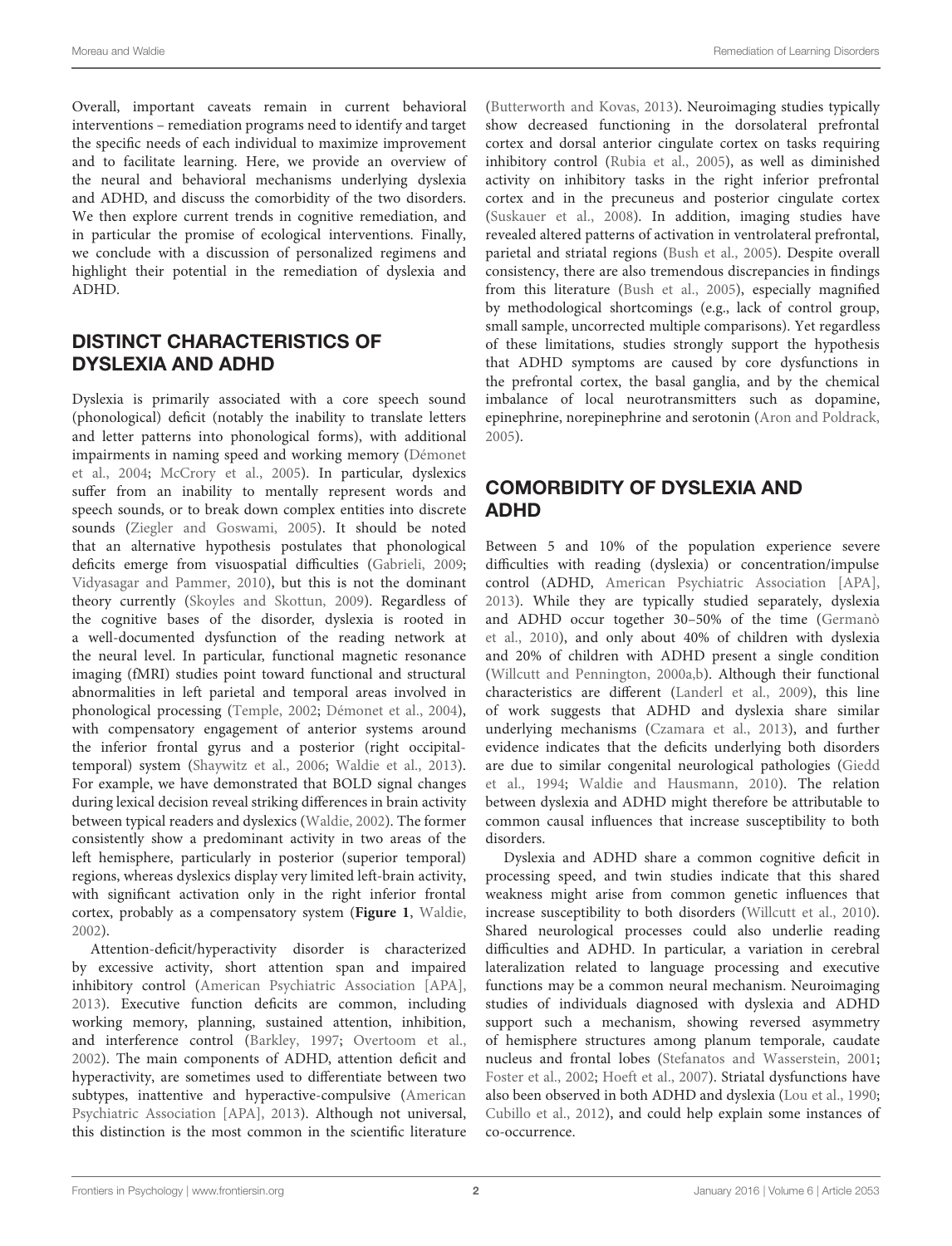

FIGURE 1 | (A) Typical adults show a predominance of activity in the left hemisphere during lexical decision-making with concrete nouns, particularly the left posterior superior temporal cortex (marked by the crosshair). (B) In contrast, adults with dyslexia show very limited left-brain activity and predominant activity in the right inferior frontal cortex.

# <span id="page-2-0"></span>GENETIC AND ENVIRONMENTAL RISK FACTORS

Besides neural correlates of comorbidity, significant advances have been made in understanding the extent to which dyslexia and ADHD are attributable to genetic or environmental influences. Several family and twin studies have demonstrated that both conditions are largely heritable [\(Shafritz et al., 2004;](#page-6-16) [Willcutt et al.](#page-6-14), [2010](#page-6-14)); however, the two conditions are polygenetic, that is, a number of genes have small additive effects that contribute specifically to each learning disorder [\(Plomin et al.,](#page-6-17) [2008](#page-6-17)). Heritability estimates for ADHD range from 70 to 80% and [from 40 to 60% for dyslexia](#page-5-16) [\(Shafritz et al.](#page-6-16)[,](#page-5-16) [2004](#page-6-16)[;](#page-5-16) Del'Homme et al., [2007](#page-5-16)). Targeted linkage, association analyses and genome scans have identified potential susceptibility sites that may increase the risk of these diagnoses. In particular, genome-wide linkage analyses of dyslexia and ADHD suggest some overlap between linkage regions, which might be explained by a single gene responsible for these disorders. These regions include 1p36, 2q22-35, 3p12-q13, 4q12-13, 6p21-22, 6q12-14, 13q22-33, and 15q15-21 [\(Castellanos and Tannock](#page-5-17), [2002;](#page-5-17) [Gayán et al.](#page-5-18), [2005;](#page-5-18) [Galaburda et al.](#page-5-19), [2006;](#page-5-19) [Caspi et al., 2008](#page-5-20); [Couto et al., 2010;](#page-5-21) [Faraone and Mick](#page-5-22)[,](#page-6-18) [2010;](#page-5-22) [Gabel et al., 2010](#page-5-23); Scerri and Schulte-Körne, [2010\)](#page-6-18).

Despite the genetic component of these learning disorders, heritable traits do not account for the full variance of their occurrence, leaving room for environmental factors and epigenetic interactions [\(Biederman, 2005](#page-5-24); [Ziegler et al.](#page-6-19), [2005](#page-6-19)). For example, DNA methylation and histone modification might play a critical role in these disorders, through their influence on gene regulation [\(Smith](#page-6-20), [2011](#page-6-20)). Epigenetic processes guide

cell differentiation and gene expression in early development, and several studies suggest that alterations can cause important cogn[itive deficits later in life](#page-6-21) [\(Gabel et al.](#page-5-23)[,](#page-6-21) [2010;](#page-5-23) Poelmans et al., [2011](#page-6-21)). Importantly, genetic and environmental factors may also relate to dyslexia and ADHD through vulnerability traits or unob[servable characteristics of the disorders \(](#page-5-17)Castellanos and Tannock, [2002\)](#page-5-17), therefore obscuring observable causal mechanisms. As such, the comorbid phenotype may result from the overlap of risk factors, producing a high rate of co-occurrence. Regardless of current limitations in our understanding of these underlying mechanisms, neuroimaging and behavioral genetic studies are versatile and powerful approaches to examine the etiology and comorbidity of individual disorders – together, these studies support a partly shared genetic etiology between dyslexia and ADHD.

## EARLY DETECTION AND REMEDIATION

Advances in our understanding of both dyslexia and ADHD have allowed earlier diagnoses, and represent promising tools to inform intervention programs. Imaging findings are particularly informative in this regard, as they provide critical information about typical patterns of activity across developmental stages. For example, studies have consistently indicated that skilled reading relies primarily on a left-lateralized cortical network including front[al,](#page-6-22) [temporoparietal,](#page-6-22) [and](#page-6-22) [occipitotemporal](#page-6-22) [areas](#page-6-22) [\(](#page-6-22)Rumsey et al., [1997](#page-6-22); [Turkeltaub et al.](#page-6-23), [2003;](#page-6-23) [Cohen and Dehaene, 2004](#page-5-25); [Pugh, 2006;](#page-6-24) [Richlan, 2012](#page-6-25)), yet it is important to note that this lateralized network is preceded by more bilateral patterns of activation when learning to read [\(Szaflarski et al., 2006\)](#page-6-26). Eventually, such bilateral activation subsides, in favor of more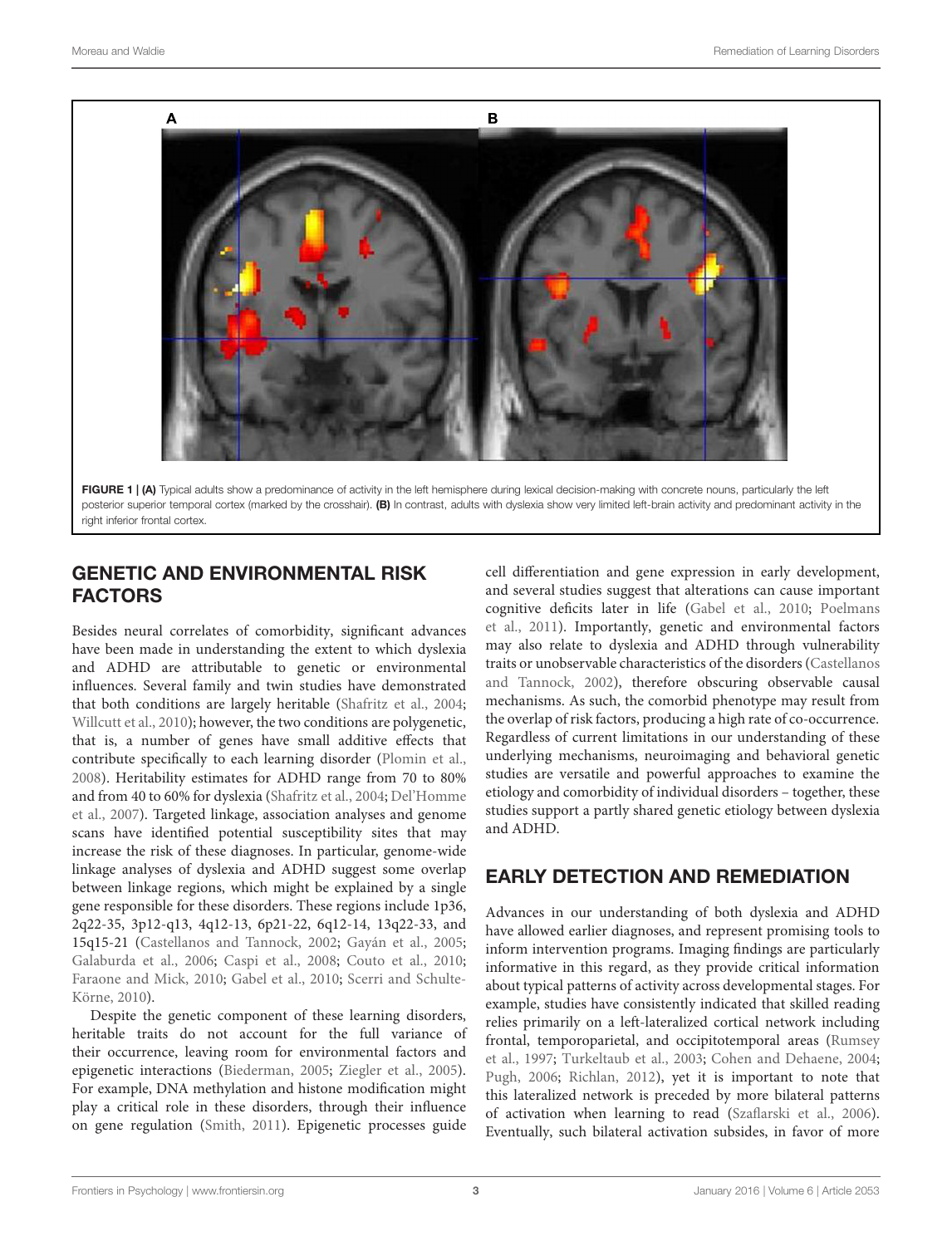lateralized and efficient networks highly optimized for reading [\(Shaywitz et al.](#page-6-27), [2007](#page-6-27)). Similarly, executive functions are typically poor in children and adolescents [\(Blakemore and Choudhury](#page-5-26), [2006](#page-5-26)), and are among the last to develop due to different rates of cortical maturation [\(Stiles and Jernigan](#page-6-28), [2010\)](#page-6-28). Later stages of development allow maturation of prefrontal areas [\(Gogtay et al.,](#page-5-27) [2004](#page-5-27)), which are critical in enabling and supporting executive functions [\(Alvarez and Emory](#page-4-3), [2006](#page-4-3)). Therefore, in both reading and cognitive control processes, initial neural activity can roughly be characterized as disorganized and inefficient, but eventually tra[nsitions toward better system efficiency \(](#page-5-28)Laughlin and Sejnowski, [2003](#page-5-28)).

This transitional phase at the core of the reading network or the attention network is typically defective in individuals affected by dyslexia and ADHD, respectively [\(McCrory et al., 2005;](#page-5-4) [Shaw et al., 2007](#page-6-29)). As a consequence, the use of neuroimaging techniques to identify dysfunction in these networks is a promising diagnostic tool, and such differences in neural structure and activity have been used to predict long-term outcomes in dyslexia [\(Hoeft et al., 2011](#page-5-29)). These neural signatures of dyslexia and ADHD also suggest that restoration of normal brain activity could alleviate or remediate these disorders. However, it is important to acknowledge that the identification of neural correlates of dyslexia and ADHD does not necessarily imply that normalizing neural activity or brain structure should be the sole focus of remediation programs, as compensatory mechanisms have also been shown to participate in behavioral improvement (e.g., [Eden et al., 2004](#page-5-30)). With this limitation in mind, it remains the case that early detection has the potential to allow correcting dysfunction of these networks before they are well established and automatic. However early, accurate diagnoses do not guarantee that individuals will not experience reading or attention/hyperactivity problems if the causes are latent or immune to behavioral remediation, but this approach has the potential to be more effective than later interventions due to increased cortical plasticity in early age [\(Merzenich et al.,](#page-6-30) [1996](#page-6-30)).

<span id="page-3-0"></span>TABLE 1 | Future challenges in the cognitive remediation of dyslexia and ADHD.

| Goal            | <b>Means</b>                                                                                                                                                                                                             |
|-----------------|--------------------------------------------------------------------------------------------------------------------------------------------------------------------------------------------------------------------------|
| Detection       | Improve early diagnosis of dyslexia and ADHD through the<br>combination of known risk factors and detailed mapping of<br>neural correlates (e.g., via EEG, MEG, fMRI, DTI).                                              |
| Personalization | Increase the effectiveness of remediation programs by using<br>diagnostic data (e.g., behavioral, neural, genetic) to inform<br>training content in a continuous manner (e.g., via Artificial<br>Neural Networks, ANNs). |
| Monitoring      | Assess the durability of improvements with longitudinal data<br>collected remotely (e.g., via smartphones, tablets, wristbands,<br>or personal computers).                                                               |
| Testability     | Work toward building a theoretical framework of cognitive<br>enhancement, to refine understanding of the underlying<br>mechanisms and stability of behavioral improvement and neural<br>changes.                         |
| Collaboration   | Allow higher predictive power across individuals and research<br>groups by sharing open-source dynamic models (e.g., online<br>repository).                                                                              |

As this line or research suggests, understanding the neural bases of atypical reading and attention has important implications for remediation [\(Shaywitz et al.](#page-6-31), [2004](#page-6-31)). The early identification of children at risk for reading and attention deficits can help to provide them with appropriate resources and learning material. By identifying individuals whose reading or attention difficulties are the result of genetic differences in brain processing, such remediation techniques may be specifically tailored to maximize their effectiveness. Cognitive remediation programs have been shown to alleviate some of the symptoms asso[ciated with these disorders](#page-5-31) [\(Temple et al.](#page-6-32)[,](#page-5-31) [2003](#page-6-32)[;](#page-5-31) Franceschini et al., [2013](#page-5-31)), but have yet to induce substantial and durable gains. Given these limitations, novel cognitive intervention paradigms combining behavioral and neurophysiological mechanisms are promising and could provide further insight into more effective remedia[tion approaches](#page-6-33) [\(Diamond and Lee](#page-5-32)[,](#page-6-33) [2011](#page-5-32)[;](#page-6-33) Moreau and Conway, [2014\)](#page-6-33).

# ECOLOGICAL APPROACHES OF **REMEDIATION**

Recent trends in cognitive training have shown promises with programs that can benefit individuals in a broad manner [\(Diamond and Lee](#page-5-32), [2011](#page-5-32); [Moreau and Conway, 2014\)](#page-6-33). Such ecological approaches are well suited to individuals who do not present particular cognitive deficits, since they provide naturalistic environments to nurture general improvement. For example, this type of approach can allow targeting multiple components, such as cognitive gains and general health improvements in the case of regimens based on physical exercise [\(Tomporowski et al.](#page-6-34), [2008;](#page-6-34) [Moreau](#page-6-35), [2015](#page-6-35)). The neurobiological mechanisms underlying such improvements are well understood, and are consistent across animal and human literatures (see for a review [Moreau and Conway, 2013](#page-6-36)). Likewise, seeking cognitive gains via music training has gained traction in recent years, with the added benefit of practicing an activity that is meaningful outside of the training regimen – learning to play an instrument [\(Kraus and Chandrasekaran, 2010;](#page-5-33) [Moreno et al.](#page-6-37), [2011\)](#page-6-37). Although the relevance of this approach remains to be establish[ed in the remediation of learning disorders \(](#page-4-4)Bailey and Snowling, [2002\)](#page-4-4), the associated changes are potentially durable, with fundamental structural changes in several cortical regions, such as the right precentral gyrus and the primary auditory region. Differences in neural activation can also be found outside auditory and motor areas, for example in bilateral frontolateral and frontomesial regions and in the left posterior pericingulate area [\(Hyde et al., 2009\)](#page-5-34). In line with the idea of seeking cognitive enhancement through ecological means, there might even be more additional health or cognitive benefits with approaches that can be implemented outdoors [\(Jha et al., 2007;](#page-5-35) [Berman et al.](#page-5-36), [2008;](#page-5-36) [Dolgin, 2015](#page-5-37)).

Cognitive remediation represents a slightly different challenge, as it requires taking into account the specificities of the learning disorder targeted. If one's working memory capacity is insufficient, specific training might be needed to address this limitation, and a more generic approach might lack the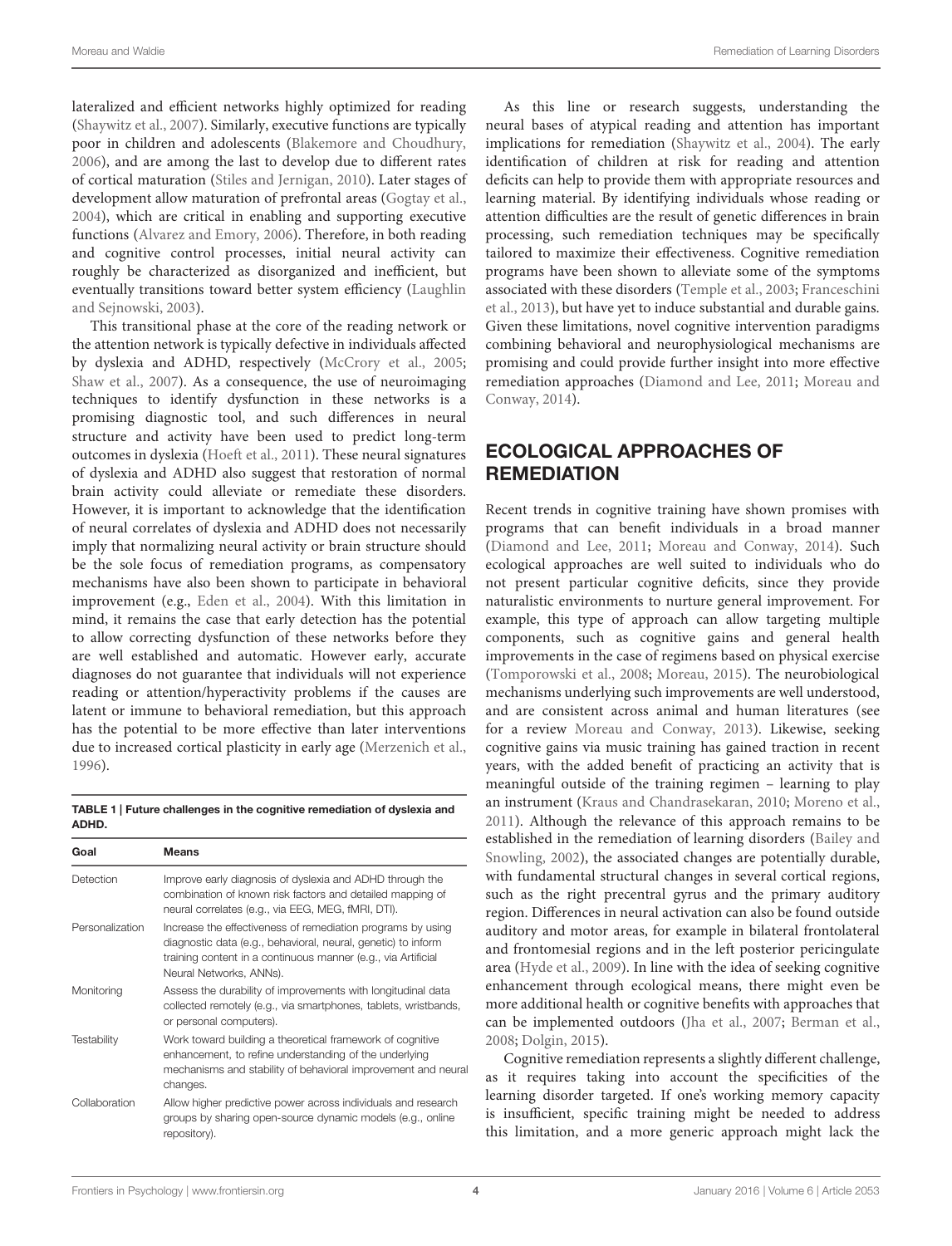intensive focus required to remediate impairment. Aside from these considerations regarding content, training and remediation also have fundamental differences in terms of overarching goals – while cognitive training lacks a clear purpose due to unclear mechanisms underlying improvement [\(Moreau, 2014a](#page-6-38)) and potential tradeoffs in the abilities targeted (Hills and Hertwig, [2011\)](#page-5-38), cognitive remediation offers an unambiguous objective: allowing the ability or set of abilities that is impaired to be improved so that it no longer impedes learning. This does not necessarily mean that the underlying mechanisms of improvement are better understood, but it allows a more direct assessment of the outcomes of an intervention. As we have mentioned previously, several studies have shown promises in the remediation of dyslexia [\(Temple et al., 2003](#page-6-32)) and ADHD [\(Klingberg et al., 2005](#page-5-39)), yet this line of work needs to be extended upon, and further replication controlling for potential confounds is required.

### TOWARD INDIVIDUALIZED REGIMENS

What is the future of cognitive remediation programs for dyslexia and ADHD? In our view, one direction that seems inevitable is toward individualized regimens. For decades, psychologists have studied individual differences in cognition – the rationale for this entire field of research, differential psychology, is that although they share important cognitive traits, individuals differ greatly in the way their process the world around them, and that studying these differences is of importance in itself to refine theoretical models of cognition. Consistent with this idea, research on cognitive training regimens is transitioning toward [an individualized approach](#page-5-40) [\(Moreau](#page-6-39)[,](#page-5-40) [2014b](#page-6-39)[;](#page-5-40) Könen and Karbach, [2015\)](#page-5-40), in which individual differences are factored in to determine optimal training content. Indeed, that impairment is typically specific in dyslexia and ADHD does not mean that these specificities are necessarily consistent across all individuals diagnosed with the same disorder. For example, meta-analytic findings do not support the idea that ADHD is a disorder resulting from highly localized deficits [\(Dickstein et al.](#page-5-41), [2006](#page-5-41)); rather, the neural signature of ADHD is more complex, and involves individual specificities. Similar conclusions can be drawn from the study of dyslexics, who are typically identified based on behavioral manifestations, irrespective of betweenindividual consistency in neural substrates [\(Heim and Keil](#page-5-42), [2004](#page-5-42)). As technological advances allow detecting learning impairment at an early age, remediation programs are bound to shift from a one-size-fits-all approach to individualized regimen targeting children's specific needs and challenges.

### **REFERENCES**

- <span id="page-4-3"></span>Alvarez, J. A., and Emory, E. (2006). Executive function and the frontal lobes: a meta-analytic review. *Neuropsychol. Rev.* 16, 17–42. doi: 10.1007/s11065-006- 9002-x
- <span id="page-4-0"></span>American Psychiatric Association [APA] (2013). *Diagnostic and Statistical Manual of Mental Disorders*, 5th Edn. Washington, DC: American Psychiatric Association.

Importantly, recognizing that individual differences matter in cognitive remediation does not legitimate the absence of empirical evidence for a particular training program – this is often the argument put forward by cognitive training corporations to justify a lack of scientific support for their claims. Rather, the rationale here is that differences across individuals need to inform training regimens to maximize outcomes (see **[Table 1](#page-3-0)**). For example, software or personal tutors can use progress reports to allocate more time and resources to practice on a specific task or ability, based on clinical evidence for a particular disorder. In practice, this idea also means that a cognitive remediation program can be designed with a common structure for different learning disorders (i.e., core/general components), complemented by content tailored to the deficient or targeted abilities of each individual.

### CONCLUDING REMARKS: FROM REMEDIATION TO PREVENTION

The long-term consequences of cognitive remediation are presently unclear – in the broader field of cognitive enhancement, some have pointed out the limits of our current understanding regarding the underlying mechanisms and potential tradeoffs involved in better cognitive performance [\(Hills and Hertwig, 2011](#page-5-38); [Moreau, 2014a](#page-6-38)). Until we can successfully integrate findings within a theoretical framework of cognitive enhancement, cognitive remediation studies will remain a heterogeneous collection of work potentially tapping into different mechanisms. With this limitation in mind, advances in neuroscience allow detecting potential learning disorders earlier – ultimately, specific remediation programs will strive to prevent difficulties rather than remediate existing disorders. The impact of such interventions is difficult to foresee, as this approach is novel in the remediation of dyslexia and ADHD, but it has the potential to be particularly influential. In addition to clinical benefits, preventing disorders is also a more rational and efficient approach than post-diagnoses remediation, thus offering brighter outlooks to many children, as well as numerous advantages to the community.

# ACKNOWLEDGMENTS

DM and KW are supported by the Campus Link Foundation (grant #9133-3706255), as well as philanthropic funds from Perpetual Guardian (as trustee of the Lady Alport Barker Trust) and Kelliher Charitable Trust.

<span id="page-4-2"></span>Aron, A. R., and Poldrack, R. A. (2005). The cognitive neuroscience of response inhibition: relevance for genetic research in attention-deficit/hyperactivity disorder. *Biol. Psychiatry* 57, 1285–1292. doi: 10.1016/j.biopsych.2004.10.026

<span id="page-4-4"></span>Bailey, P. J., and Snowling, M. J. (2002). Auditory processing and the development of language and literacy. *Br. Med. Bull.* 63, 135–146. doi: 10.1093/bmb/63.1.135

<span id="page-4-1"></span>Barkley, R. A. (1997). Behavioral inhibition, sustained attention, and executive functions: constructing a unifying theory of ADHD. *Psychol. Bull.* 121, 65–94. doi: 10.1037/0033-2909.121.1.65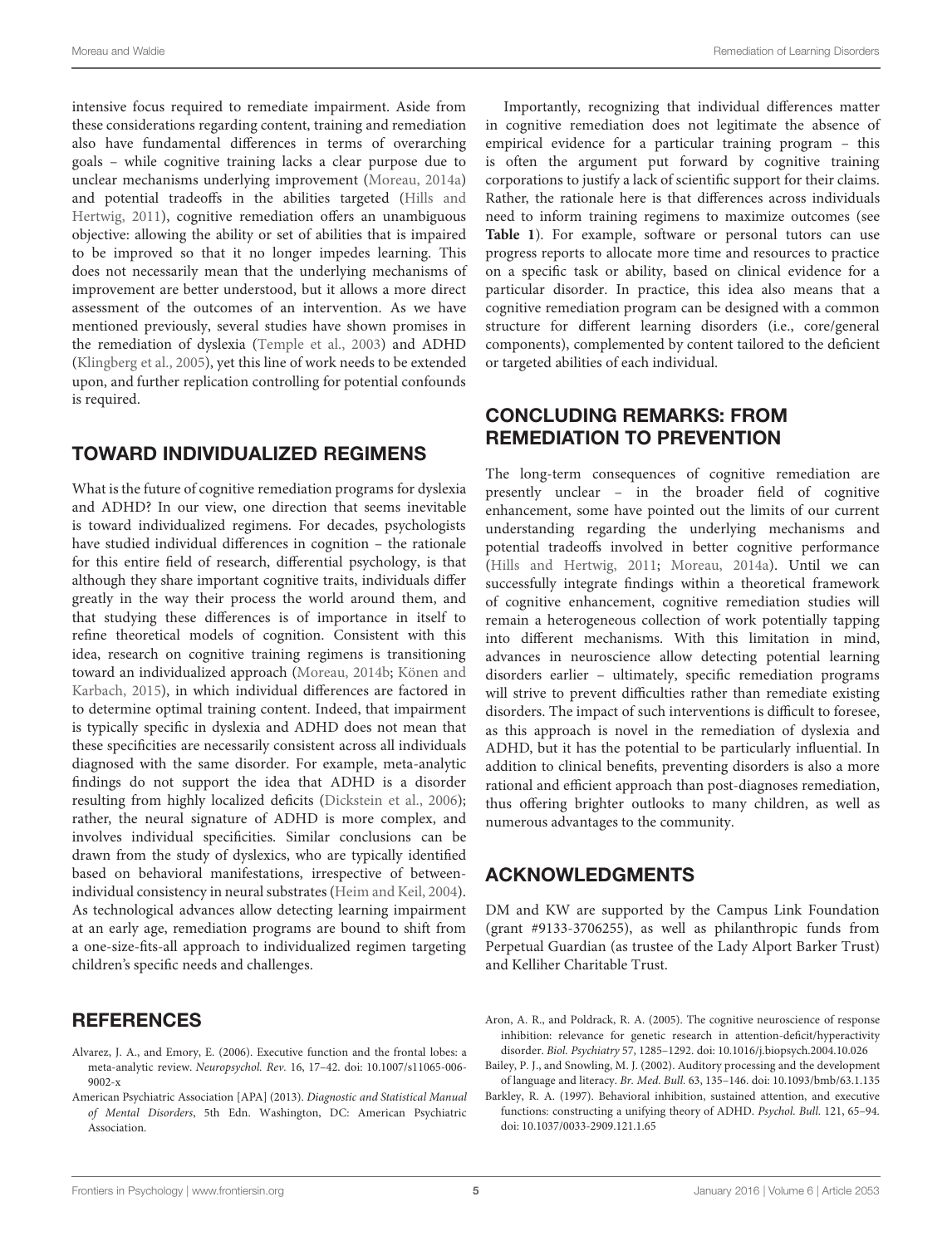- <span id="page-5-36"></span>Berman, M. G., Jonides, J., and Kaplan, S. (2008). The cognitive benefits of interacting with nature. *Psychol. Sci.* 19, 1207–1212. doi: 10.1111/j.1467- 9280.2008.02225.x
- <span id="page-5-24"></span>Biederman, J. (2005). Attention-deficit/hyperactivity disorder: a selective overview. *Biol. Psychiatry* 57, 1215–1220. doi: 10.1016/j.biopsych.2004.10.020
- <span id="page-5-26"></span>Blakemore, S.-J., and Choudhury, S. (2006). Development of the adolescent brain: implications for executive function and social cognition. *J. Child Psychol. Psychiatry* 47, 296–312. doi: 10.1111/j.1469-7610.2006.01611.x
- <span id="page-5-7"></span>Bush, G., Valera, E. M., and Seidman, L. J. (2005). Functional neuroimaging of attention-deficit/hyperactivity disorder: a review and suggested future directions. *Biol. Psychiatry* 57, 1273–1284. doi: 10.1016/j.biopsych.2005. 01.034
- <span id="page-5-6"></span>Butterworth, B., and Kovas, Y. (2013). Understanding neurocognitive developmental disorders can improve education for all. *Science* 340, 300–305. doi: 10.1126/science.1231022
- <span id="page-5-20"></span>Caspi, A., Langley, K., Milne, B., Moffitt, T. E., O'Donovan, M., Owen, M. J., et al. (2008). A replicated molecular genetic basis for subtyping antisocial behavior in children with attention-deficit/hyperactivity disorder. *Arch. Gen. Psychiatry* 65, 203–210. doi: 10.1001/archgenpsychiatry.2007.24
- <span id="page-5-17"></span>Castellanos, F. X., and Tannock, R. (2002). Neuroscience of attentiondeficit/hyperactivity disorder: the search for endophenotypes. *Nat. Rev. Neurosci.* 3, 617–628. doi: 10.1038/nrn896
- <span id="page-5-2"></span>Clark, K. A., Helland, T., Specht, K., Narr, K. L., Manis, F. R., Toga, A. W., et al. (2014). Neuroanatomical precursors of dyslexia identified from pre-reading through to age 11. *Brain* 137(Pt 12), 3136–3141. doi: 10.1093/brain/awu229
- <span id="page-5-25"></span>Cohen, L., and Dehaene, S. (2004). Specialization within the ventral stream: the case for the visual word form area. *Neuroimage* 22, 466–476. doi: 10.1016/j.neuroimage.2003.12.049
- <span id="page-5-21"></span>Couto, J. M., Livne-Bar, I., Huang, K., Xu, Z., Cate-Carter, T., Feng, Y., et al. (2010). Association of reading disabilities with regions marked by acetylated H3 histones in KIAA0319. *Am. J. Med. Genet. B Neuropsychiatr. Genet.* 153B, 447–462. doi: 10.1002/ajmg.b.30999
- <span id="page-5-15"></span>Cubillo, A., Halari, R., Smith, A., Taylor, E., and Rubia, K. (2012). A review of fronto-striatal and fronto-cortical brain abnormalities in children and adults with Attention Deficit Hyperactivity Disorder (ADHD) and new evidence for dysfunction in adults with ADHD during motivation and attention. *Cortex* 48, 194–215. doi: 10.1016/j.cortex.2011.04.007
- <span id="page-5-10"></span>Czamara, D., Tiesler, C. M. T., Kohlböck, G., Berdel, D., Hoffmann, B., Bauer, C.- P., et al. (2013). Children with ADHD symptoms have a higher risk for reading, spelling and math difficulties in the GINIplus and LISAplus cohort studies. *PLoS ONE* 8:e63859. doi: 10.1371/journal.pone.0063859
- <span id="page-5-16"></span>Del'Homme, M., Kim, T. S., Loo, S. K., Yang, M. H., and Smalley, S. L. (2007). Familial association and frequency of learning disabilities in ADHD sibling pair families. *J. Abnorm. Child Psychol.* 35, 55–62. doi: 10.1007/s10802-00 6-9080-5
- <span id="page-5-3"></span>Démonet, J.-F., Taylor, M. J., and Chaix, Y. (2004). Developmental dyslexia. *Lancet* 363, 1451–1460. doi: 10.1016/S0140-6736(04)16106-0
- <span id="page-5-32"></span>Diamond, A., and Lee, K. (2011). Interventions shown to aid executive function development in children 4 to 12 years old. *Science* 333, 959–964. doi: 10.1126/science.1204529
- <span id="page-5-41"></span>Dickstein, S. G., Bannon, K., Castellanos, F. X., and Milham, M. P. (2006). The neural correlates of attention deficit hyperactivity disorder: an ALE meta-analysis. *J. Child Psychol. Psychiatry* 47, 1051–1062. doi: 10.1111/j.1469- 7610.2006.01671.x
- <span id="page-5-37"></span>Dolgin, E. (2015). The myopia boom. *Nature* 519, 276–278. doi: 10.1038/519276a
- <span id="page-5-30"></span>Eden, G. F., Jones, K. M., Cappell, K., Gareau, L., Wood, F. B., Zeffiro, T. A., et al. (2004). Neural changes following remediation in adult developmental dyslexia. *Neuron* 44, 411–422. doi: 10.1016/j.neuron.2004.10.019
- <span id="page-5-22"></span>Faraone, S. V., and Mick, E. (2010). Molecular genetics of attention deficit hyperactivity disorder. *Psychiatr. Clin. N. Am.* 33, 159–180. doi: 10.1016/j.psc.2009.12.004
- <span id="page-5-12"></span>Foster, L. M., Hynd, G. W., Morgan, A. E., and Hugdahl, K. (2002). Planum temporale asymmetry and ear advantage in dichotic listening in Developmental Dyslexia and Attention-Deficit/Hyperactivity Disorder (ADHD). *J. Int. Neuropsychol. Soc.* 8, 22–36. doi: 10.1017/S1355617702811031
- <span id="page-5-31"></span>Franceschini, S., Gori, S., Ruffino, M., Viola, S., Molteni, M., and Facoetti, A. (2013). Action video games make dyslexic children read better. *Curr. Biol.* 23, 462–466. doi: 10.1016/j.cub.2013.01.044
- <span id="page-5-23"></span>Gabel, L. A., Gibson, C. J., Gruen, J. R., and LoTurco, J. J. (2010). Progress towards a cellular neurobiology of reading disability. *Neurobiol. Dis.* 38, 173–180. doi: 10.1016/j.nbd.2009.06.019
- <span id="page-5-5"></span>Gabrieli, J. D. E. (2009). Dyslexia: a new synergy between education and cognitive neuroscience. *Science* 325, 280–283. doi: 10.1126/science.1171999
- <span id="page-5-19"></span>Galaburda, A. M., LoTurco, J., Ramus, F., Fitch, R. H., and Rosen, G. D. (2006). From genes to behavior in developmental dyslexia. *Nat. Neurosci.* 9, 1213–1217. doi: 10.1038/nn1772
- <span id="page-5-18"></span>Gayán, J., Willcutt, E. G., Fisher, S. E., Francks, C., Cardon, L. R., Olson, R. K., et al. (2005). Bivariate linkage scan for reading disability and attentiondeficit/hyperactivity disorder localizes pleiotropic loci. *J. Child Psychol. Psychiatry* 46, 1045–1056. doi: 10.1111/j.1469-7610.2005.01447.x
- <span id="page-5-8"></span>Germanò, E., Gagliano, A., and Curatolo, P. (2010). Comorbidity of ADHD and dyslexia. *Dev. Neuropsychol.* 35, 475–493. doi: 10.1080/87565641.2010. 494748
- <span id="page-5-11"></span>Giedd, J. N., Castellanos, F. X., Casey, B. J., Kozuch, P., King, A. C., Hamburger, S. D., et al. (1994). Quantitative morphology of the corpus callosum in attention deficit hyperactivity disorder. *Am. J. Psychiatry* 151, 665–669. doi: 10.1176/ajp.151.5.665
- <span id="page-5-27"></span>Gogtay, N., Giedd, J. N., Lusk, L., Hayashi, K. M., Greenstein, D., Vaituzis, A. C., et al. (2004). Dynamic mapping of human cortical development during childhood through early adulthood. *Proc. Natl. Acad. Sci. U.S.A.* 101, 8174– 8179. doi: 10.1073/pnas.0402680101
- <span id="page-5-1"></span>Goswami, U. (2015). Sensory theories of developmental dyslexia: three challenges for research. *Nat. Rev. Neurosci.* 16, 43–54. doi: 10.1038/nrn3836
- <span id="page-5-42"></span>Heim, S., and Keil, A. (2004). Large-scale neural correlates of developmental dyslexia. *Eur. Child Adolesc. Psychiatry* 13, 125–140. doi: 10.1007/s00787-004- 0361-7
- <span id="page-5-38"></span>Hills, T., and Hertwig, R. (2011). Why aren't we smarter already: evolutionary trade-offs and cognitive enhancements. *Curr. Dir. Psychol. Sci.* 20, 373–377. doi: 10.1177/0963721411418300
- <span id="page-5-29"></span>Hoeft, F., McCandliss, B. D., Black, J. M., Gantman, A., Zakerani, N., Hulme, C., et al. (2011). Neural systems predicting long-term outcome in dyslexia. *Proc. Natl. Acad. Sci. U.S.A.* 108, 361–366. doi: 10.1073/pnas.10089 50108
- <span id="page-5-13"></span>Hoeft, F., Meyler, A., Hernandez, A., Juel, C., Taylor-Hill, H., Martindale, J. L., et al. (2007). Functional and morphometric brain dissociation between dyslexia and reading ability. *Proc. Natl. Acad. Sci. U.S.A.* 104, 4234–4239. doi: 10.1073/pnas.0609399104
- <span id="page-5-34"></span>Hyde, K. L., Lerch, J., Norton, A., Forgeard, M., Winner, E., Evans, A. C., et al. (2009). Musical training shapes structural brain development. *J. Neurosci.* 29, 3019–3025. doi: 10.1523/JNEUROSCI.5118-08.2009
- <span id="page-5-35"></span>Jha, A. P., Krompinger, J., and Baime, M. J. (2007). Mindfulness training modifies subsystems of attention. *Cogn. Affect. Behav. Neurosci.* 7, 109–119. doi: 10.3758/CABN.7.2.109
- <span id="page-5-39"></span>Klingberg, T., Fernell, E., Olesen, P. J., Johnson, M., Gustafsson, P., Dahlström, K., et al. (2005). Computerized training of working memory in children with ADHD–a randomized, controlled trial. *J. Am. Acad. Child Adolesc. Psychiatry* 44, 177–186. doi: 10.1097/00004583-200502000-00010
- <span id="page-5-40"></span>Könen, T., and Karbach, J. (2015). The benefits of looking at intraindividual dynamics in cognitive training data. *Front. Psychol.* 6:615. doi: 10.3389/fpsyg.2015.00615
- <span id="page-5-33"></span>Kraus, N., and Chandrasekaran, B. (2010). Music training for the development of auditory skills. *Nat. Rev. Neurosci.* 11, 599–605. doi: 10.1038/nr n2882
- <span id="page-5-9"></span>Landerl, K., Fussenegger, B., Moll, K., and Willburger, E. (2009). Dyslexia and dyscalculia: two learning disorders with different cognitive profiles. *J. Exp. Child Psychol.* 103, 309–324. doi: 10.1016/j.jecp.2009.03.006
- <span id="page-5-28"></span>Laughlin, S. B., and Sejnowski, T. J. (2003). Communication in neuronal networks. *Science* 301, 1870–1874. doi: 10.1126/science.1089662
- <span id="page-5-14"></span>Lou, H. C., Henriksen, L., and Bruhn, P. (1990). Focal cerebral dysfunction in developmental learning disabilities. *Lancet (Lond. Engl.)* 335, 8–11. doi: 10.1016/0140-6736(90)90136-S
- <span id="page-5-0"></span>Lyon, G. R., Shaywitz, S. E., and Shaywitz, B. A. (2003). A definition of dyslexia. *Ann. Dyslexia* 53, 1–14. doi: 10.1007/s11881-003-0001-9
- <span id="page-5-4"></span>McCrory, E. J., Mechelli, A., Frith, U., and Price, C. J. (2005). More than words: a common neural basis for reading and naming deficits in developmental dyslexia? *Brain* 128(Pt 2), 261–267. doi: 10.1093/brain/awh340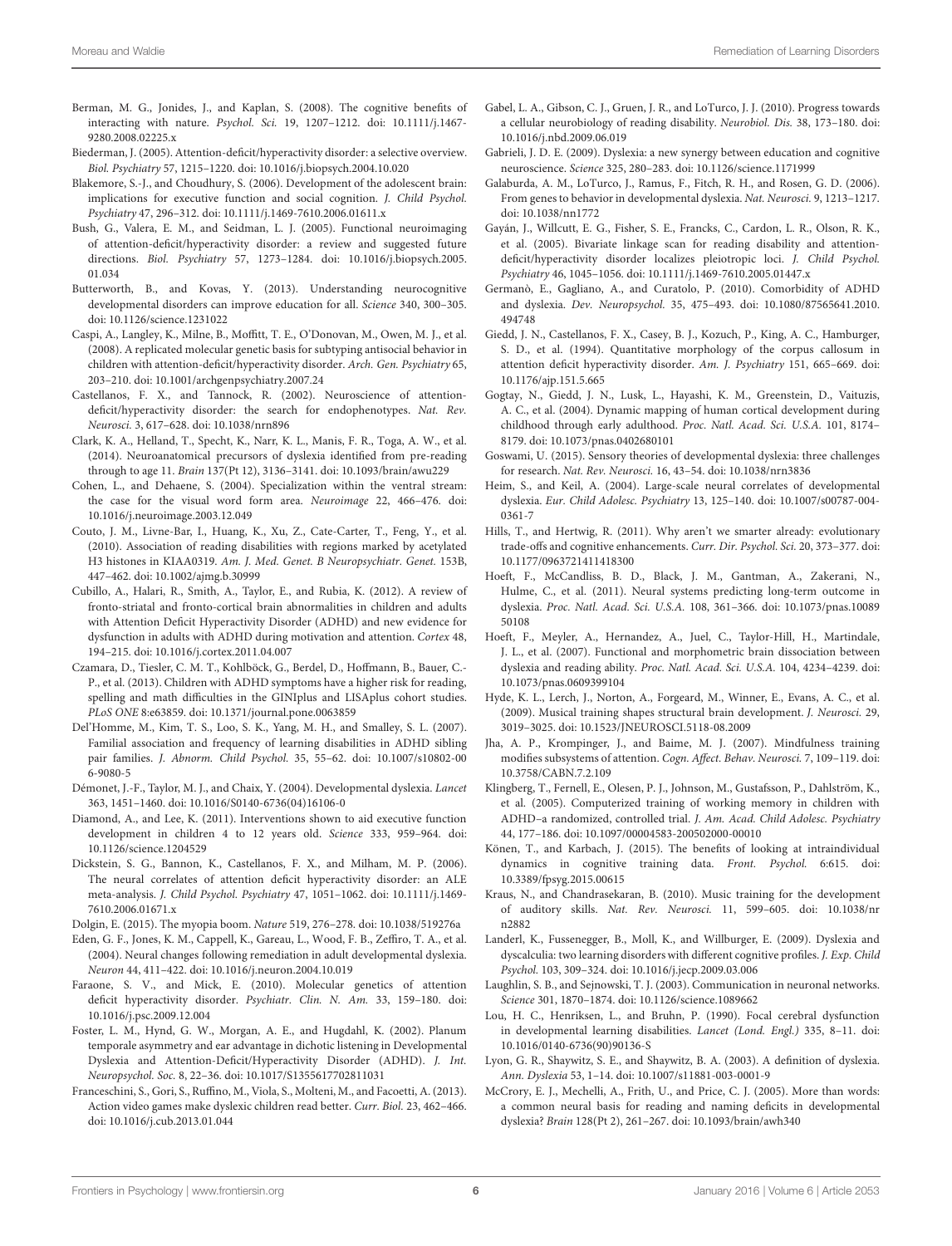- <span id="page-6-30"></span>Merzenich, M., Wright, B., Jenkins, W., Xerri, C., Byl, N., Miller, S., et al. (1996). Cortical plasticity underlying perceptual, motor, and cognitive skill development: implications for neurorehabilitation. *Cold Spring Harb. Symp. Quant. Biol.* 61, 1–8. doi: 10.1101/SQB.1996.061. 01.003
- <span id="page-6-38"></span>Moreau, D. (2014a). Software marketing: can brain training boost cognition? *Nature* 515, 492. doi: 10.1038/515492c
- <span id="page-6-39"></span>Moreau, D. (2014b). Making sense of discrepancies in working memory training experiments: a Monte Carlo simulation. *Front. Syst. Neurosci.* 8:161. doi: 10.3389/fnsys.2014.00161
- <span id="page-6-35"></span>Moreau, D. (2015). Brains and brawn: complex motor activities to maximize cognitive enhancement. *Educ. Psychol. Rev.* 27, 475–482. doi: 10.1007/s10648- 015-9323-5
- <span id="page-6-36"></span>Moreau, D., and Conway, A. R. A. (2013). Cognitive enhancement: a comparative review of computerized and athletic training programs. *Int. Rev. Sport Exerc. Psychol.* 6, 155–183. doi: 10.1080/1750984X.2012.758763
- <span id="page-6-33"></span>Moreau, D., and Conway, A. R. A. (2014). The case for an ecological approach to cognitive training. *Trends Cogn. Sci. (Regul. Ed.)* 18, 334–336. doi: 10.1016/j.tics.2014.03.009
- <span id="page-6-37"></span>Moreno, S., Bialystok, E., Barac, R., Schellenberg, E. G., Cepeda, N. J., and Chau, T. (2011). Short-term music training enhances verbal intelligence and executive function. *Psychol. Sci.* 22, 1425–1433. doi: 10.1177/09567976114 16999
- <span id="page-6-0"></span>Nicolson, R. I., and Fawcett, A. J. (2008). *Dyslexia, Learning, and the Brain*. Cambridge, MA: MIT Press.
- <span id="page-6-8"></span>Overtoom, C. C. E., Kenemans, J. L., Verbaten, M. N., Kemner, C., van der Molen, M. W., van Engeland, H., et al. (2002). Inhibition in children with attention-deficit/hyperactivity disorder: a psychophysiological study of the stop task. *Biol. Psychiatry* 51, 668–676. doi: 10.1016/S0006-3223(01)0 1290-2
- <span id="page-6-17"></span>Plomin, R., DeFries, J. C., McClearn, G. E., and McGuffin, P. (2008). *Behavioral Genetics*. New York, NY: Worth Publishers.
- <span id="page-6-21"></span>Poelmans, G., Buitelaar, J. K., Pauls, D. L., and Franke, B. (2011). A theoretical molecular network for dyslexia: integrating available genetic findings. *Mol. Psychiatry* 16, 365–382. doi: 10.1038/mp.2010.105
- <span id="page-6-24"></span>Pugh, K. (2006). A neurocognitive overview of reading acquisition and dyslexia across languages. *Dev. Sci.* 9, 448–450; discussion 451–453. doi: 10.1111/j.1467- 7687.2006.00528.x
- <span id="page-6-1"></span>Raschle, N. M., Chang, M., and Gaab, N. (2011). Structural brain alterations associated with dyslexia predate reading onset. *Neuroimage* 57, 742–749. doi: 10.1016/j.neuroimage.2010.09.055
- <span id="page-6-25"></span>Richlan, F. (2012). Developmental dyslexia: dysfunction of a left hemisphere reading network. *Front. Hum. Neurosci.* 6:120. doi: 10.3389/fnhum.2012. 00120
- <span id="page-6-9"></span>Rubia, K., Smith, A. B., Brammer, M. J., Toone, B., and Taylor, E. (2005). Abnormal brain activation during inhibition and error detection in medicationnaive adolescents with ADHD. *Am. J. Psychiatry* 162, 1067–1075. doi: 10.1176/appi.ajp.162.6.1067
- <span id="page-6-22"></span>Rumsey, J. M., Horwitz, B., Donohue, B. C., Nace, K., Maisog, J. M., and Andreason, P. (1997). Phonological and orthographic components of word recognition. A PET-rCBF study. *Brain* 120(Pt 5), 739–759.
- <span id="page-6-18"></span>Scerri, T. S., and Schulte-Körne, G. (2010). Genetics of developmental dyslexia. *Eur. Child Adolesc. Psychiatry* 19, 179–197. doi: 10.1007/s00787-00 9-0081-0
- <span id="page-6-16"></span>Shafritz, K. M., Marchione, K. E., Gore, J. C., Shaywitz, S. E., and Shaywitz, B. A. (2004). The effects of methylphenidate on neural systems of attention in attention deficit hyperactivity disorder. *Am. J. Psychiatry* 161, 1990–1997. doi: 10.1176/appi.ajp.161.11.1990
- <span id="page-6-29"></span>Shaw, P., Eckstrand, K., Sharp, W., Blumenthal, J., Lerch, J. P., Greenstein, D., et al. (2007). Attention-deficit/hyperactivity disorder is characterized by a delay in cortical maturation. *Proc. Natl. Acad. Sci. U.S.A.* 104, 19649–19654. doi: 10.1073/pnas.0707741104
- <span id="page-6-5"></span>Shaywitz, B. A., Lyon, G. R., and Shaywitz, S. E. (2006). The role of functional magnetic resonance imaging in understanding reading and dyslexia. *Dev. Neuropsychol.* 30, 613–632. doi: 10.1207/s15326942dn3001\_5
- <span id="page-6-31"></span>Shaywitz, B. A., Shaywitz, S. E., Blachman, B. A., Pugh, K. R., Fulbright, R. K., Skudlarski, P., et al. (2004). Development of left occipitotemporal systems for skilled reading in children after a phonologically– based

intervention. *Biol. Psychiatry* 55, 926–933. doi: 10.1016/j.biopsych.2003. 12.019

- <span id="page-6-27"></span>Shaywitz, B. A., Skudlarski, P., Holahan, J. M., Marchione, K. E., Constable, R. T., Fulbright, R. K., et al. (2007). Age-related changes in reading systems of dyslexic children. *Ann. Neurol.* 61, 363–370. doi: 10.1002/ana. 21093
- <span id="page-6-3"></span>Skoyles, J. R., and Skottun, B. C. (2009). Conflicting data about dyslexia's cause. *Science* 326, 228–229. doi: 10.1126/science.326\_228b
- <span id="page-6-20"></span>Smith, S. D. (2011). Approach to epigenetic analysis in language disorders. *J. Neurodev. Disord.* 3, 356–364. doi: 10.1007/s11689-011-9099-y
- <span id="page-6-15"></span>Stefanatos, G. A., and Wasserstein, J. (2001). Attention deficit/hyperactivity disorder as a right hemisphere syndrome. Selective literature review and detailed neuropsychological case studies. *Ann. N. Y. Acad. Sci.* 931, 172–195. doi: 10.1111/j.1749-6632.2001.tb05779.x
- <span id="page-6-28"></span>Stiles, J., and Jernigan, T. L. (2010). The basics of brain development. *Neuropsychol. Rev.* 20, 327–348. doi: 10.1007/s11065-010-9148-4
- <span id="page-6-10"></span>Suskauer, S. J., Simmonds, D. J., Fotedar, S., Blankner, J. G., Pekar, J. J., Denckla, M. B., et al. (2008). Functional magnetic resonance imaging evidence for abnormalities in response selection in attention deficit hyperactivity disorder: differences in activation associated with response inhibition but not habitual motor response. *J. Cogn. Neurosci.* 20, 478–493. doi: 10.1162/jocn.2008. 20032
- <span id="page-6-26"></span>Szaflarski, J. P., Schmithorst, V. J., Altaye, M., Byars, A. W., Ret, J., Plante, E., et al. (2006). A longitudinal functional magnetic resonance imaging study of language development in children 5 to 11 years old. *Ann. Neurol.* 59, 796–807. doi: 10.1002/ana.20817
- <span id="page-6-4"></span>Temple, E. (2002). Brain mechanisms in normal and dyslexic readers. *Curr. Opin. Neurobiol.* 12, 178–183. doi: 10.1016/S0959-4388(02)00303-3
- <span id="page-6-32"></span>Temple, E., Deutsch, G. K., Poldrack, R. A., Miller, S. L., Tallal, P., Merzenich, M. M., et al. (2003). Neural deficits in children with dyslexia ameliorated by behavioral remediation: evidence from functional MRI. *Proc. Natl. Acad. Sci. U.S.A.* 100, 2860–2865. doi: 10.1073/pnas.00300 98100
- <span id="page-6-34"></span>Tomporowski, P. D., Davis, C. L., Miller, P. H., and Naglieri, J. A. (2008). Exercise and children's intelligence, cognition, and academic achievement. *Educ. Psychol. Rev.* 20, 111–131. doi: 10.1007/s10648-007-9057-0
- <span id="page-6-23"></span>Turkeltaub, P. E., Gareau, L., Flowers, D. L., Zeffiro, T. A., and Eden, G. F. (2003). Development of neural mechanisms for reading. *Nat. Neurosci.* 6, 767–773. doi: 10.1038/nn1065
- <span id="page-6-2"></span>Vidyasagar, T. R., and Pammer, K. (2010). Dyslexia: a deficit in visuo-spatial attention, not in phonological processing. *Trends Cogn. Sci. (Regul. Ed.)* 14, 57–63. doi: 10.1016/j.tics.2009.12.003
- <span id="page-6-7"></span>Waldie, K. E. (2002). "Reading with the right hemisphere: from normal development to dyslexia," in *Advances in Psychology Research*, Vol. 9, ed. S. P. Shohov (New York, NY: Nova Science Publishers, Inc), 157–184.
- <span id="page-6-6"></span>Waldie, K. E., Haigh, C. E., Badzakova-Trajkov, G., Buckley, J., and Kirk, I. J. (2013). Reading the wrong way with the right hemisphere. *Brain Sci.* 3, 1060–1075. doi: 10.3390/brainsci3031060
- <span id="page-6-13"></span>Waldie, K. E., and Hausmann, M. (2010). Right fronto-parietal dysfunction in children with ADHD and developmental dyslexia as determined by line bisection judgements. *Neuropsychologia* 48, 3650–3656. doi: 10.1016/j.neuropsychologia.2010.08.023
- <span id="page-6-14"></span>Willcutt, E. G., Betjemann, R. S., McGrath, L. M., Chhabildas, N. A., Olson, R. K., DeFries, J. C., et al. (2010). Etiology and neuropsychology of comorbidity between RD and ADHD: the case for multiple-deficit models. *Cortex* 46, 1345–1361. doi: 10.1016/j.cortex.2010.06.009
- <span id="page-6-11"></span>Willcutt, E. G., and Pennington, B. F. (2000a). Comorbidity of reading disability and attention-deficit/hyperactivity disorder: differences by gender and subtype. *J. Learn. Disabil.* 33, 179–191. doi: 10.1177/0022219400033 00206
- <span id="page-6-12"></span>Willcutt, E. G., and Pennington, B. F. (2000b). Psychiatric comorbidity in children and adolescents with reading disability. *J. Child Psychol. Psychiatry* 41, 1039– 1048. doi: 10.1111/1469-7610.00691
- <span id="page-6-19"></span>Ziegler, A., König, I. R., Deimel, W., Plume, E., Nöthen, M. M., Propping, P., et al. (2005). Developmental dyslexia–recurrence risk estimates from a german bicenter study using the single proband sib pair design. *Hum. Hered.* 59, 136–143. doi: 10.1159/000085572